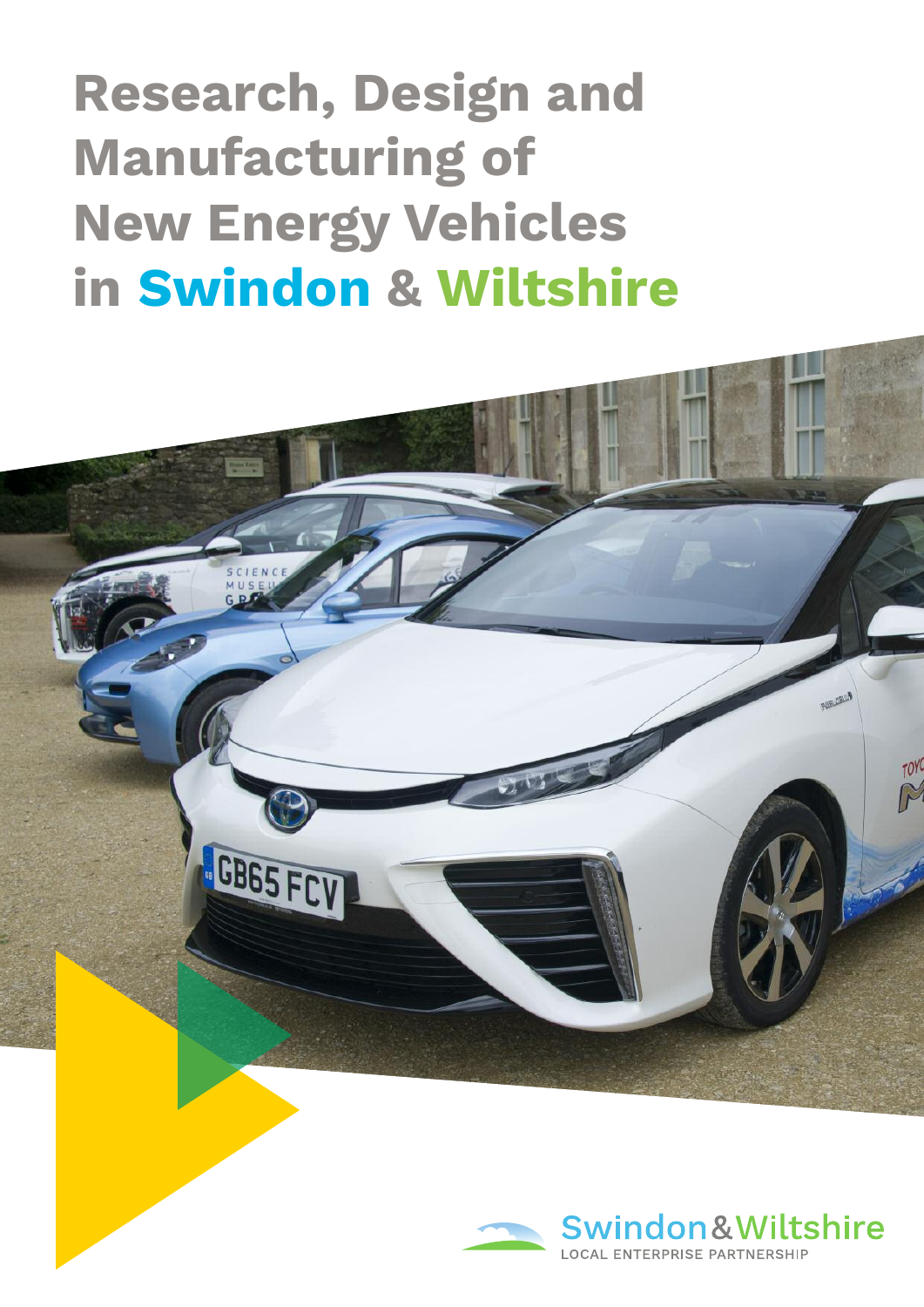## www.swlep.co.uk

# **The ideal location for New Energy Vehicle research, design and manufacturing**

Most industrialised nations are introducing vehicle emissions targets and automotive manufacturers around the globe are responding to these demands in developing fit-for-purpose efficient New Energy Vehicles of all types and sizes.

With a strong automotive industry heritage and a large vibrant network of innovative engineering, manufacturing and tech companies; Swindon and Wiltshire are the ideal locations for New Energy Vehicle research, design and manufacturing.

Global brand names such as BMW, Dyson, Honda UK Manufacturing, Hyundai, Johnson Matthey and Toyota attract a broad supply chain and a strong, experienced workforce. Nearby Universities and R&D institutions excel in New Energy Vehicle-related products and technology, such as the High Value Manufacturing Catapult; National Composites Centre and the Universities of Bath, Oxford Brookes and Southampton.



Swindon and Wiltshire are committed to supporting low carbon industries. Swindon is the only metropolis outside London with 2 Hydrogen Refuelling Stations including the UK's 1st public access station at Honda and Wiltshire Council recently installed twin fast charging units as part of the Local Sustainable Transport Fund project.

Ideally located within one hour of London Heathrow and Gatwick Airports and Bristol and Southampton Ports, the area offers a number of sectors, complementary to automotive for supply chain companies including aerospace, agritech, digital and rail. This is amongst the top five business locations in the country.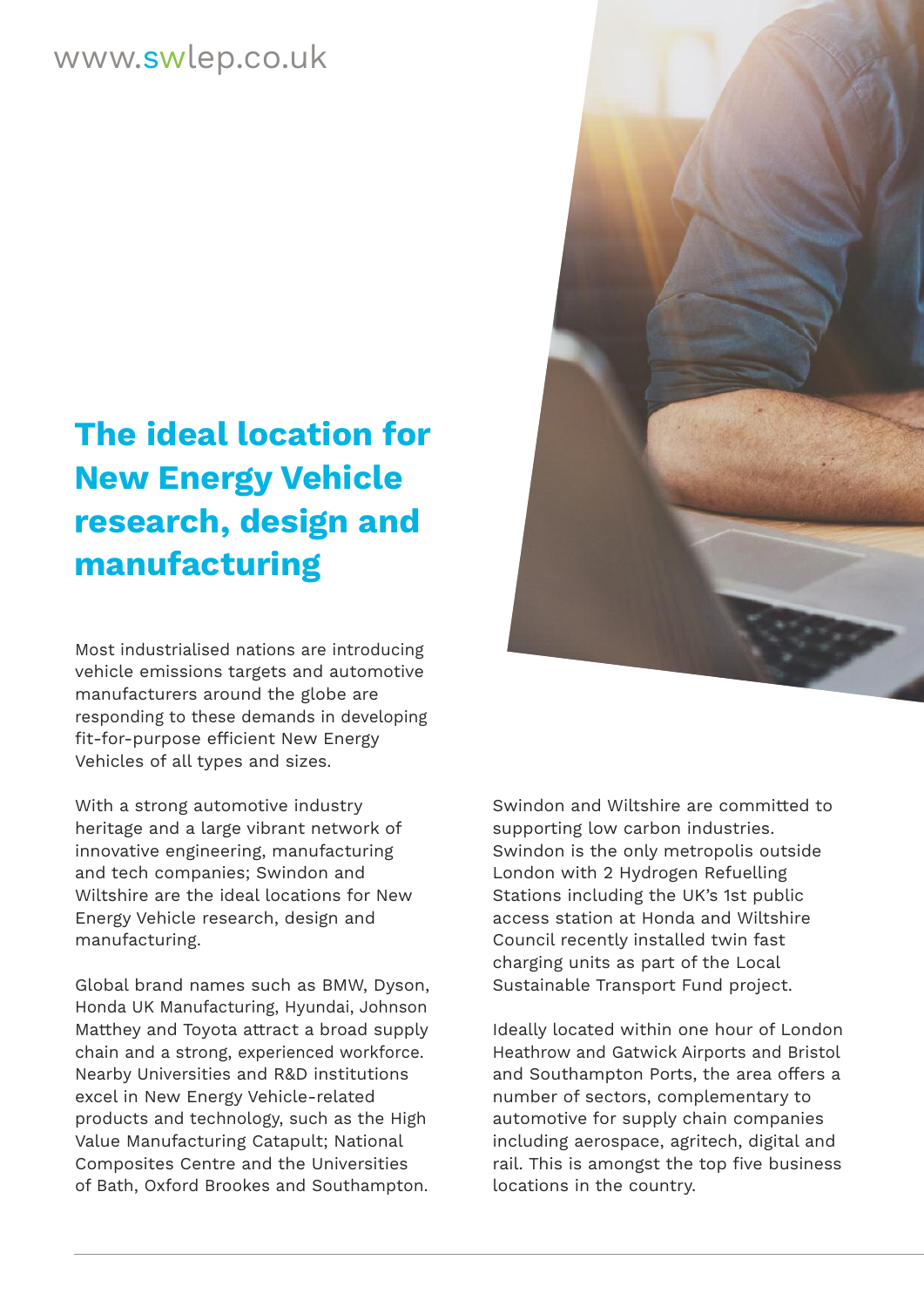**"Ideally located within one hour of London Heathrow and Gatwick Airports and Bristol and Southampton Ports…"**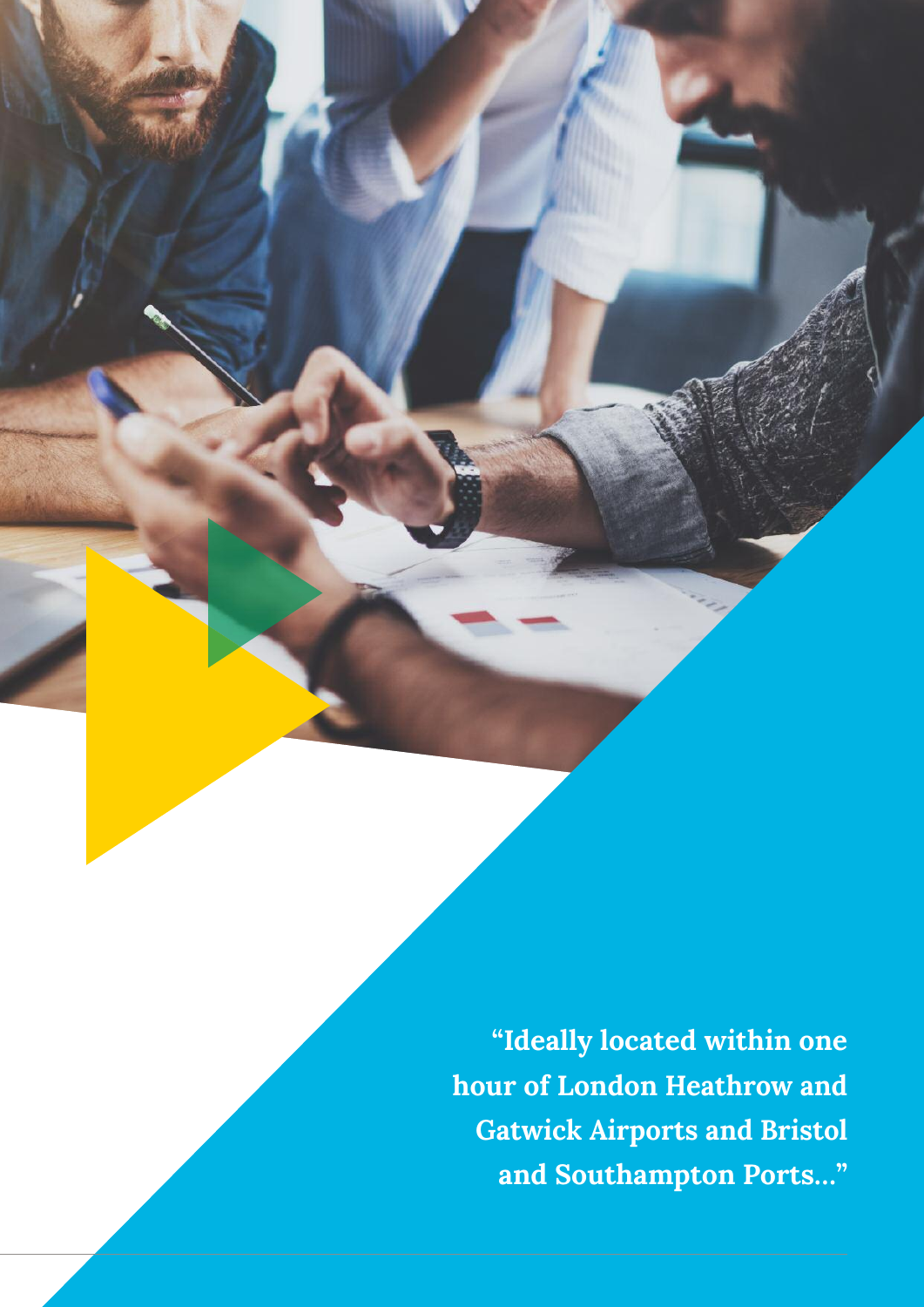## www.swlep.co.uk



# **The home of UK automotive innovation**

These are just a selection of the many exciting and innovative companies working across the Swindon and Wiltshire automotive supply chain, with applications relevant to New Energy Vehicles:

At the Bradford on Avon facility, **Anthony Best Dynamics** designs and manufactures specialised systems for the global motor industry, including:

- Autonomous/Driverless vehicle testing
- **Development of vehicle safety systems**
- Driver assistance system (ADAS) testing
- $\blacksquare$  Kinematics and compliance testing
- Noise/vibration (NVH) testing of powertrain assemblies
- **B** Steering system testing and characterisation
- Vehicle Dynamics/Driver in Loop Simulation
- Vehicle dynamics testing on the track

Part of the BNP Paribas Group, Swindonbased **Arval** operates a leading vehicle leasing and fleet management company supporting businesses of all sizes. Arval currently deploys 15 fuel cell cars around Swindon and is the executive sponsor of the Hydrogen Hub Cars work stream.

Iterations of **BMW** have been operating successfully in Swindon for over sixty years. Now 90% of the pressings and 80% of the sub-assemblies, such as doors, bonnets and tailgates for MINI, are produced in Swindon. Over £85 million has been invested at the site.

The BMW i hybrid car is a recent popular edition and BMW is extending the fleet to include the new MINI Electric Concept designed at nearby BMW Cowley.

US-owned **Cooper Tires** has sites in Swindon and Wiltshire. The Cooper family of companies have more than 430 million Cooper produced tires on vehicles around the world from high-performance cars to off-roaders.

Swindon's **Dialog Semiconductor** designs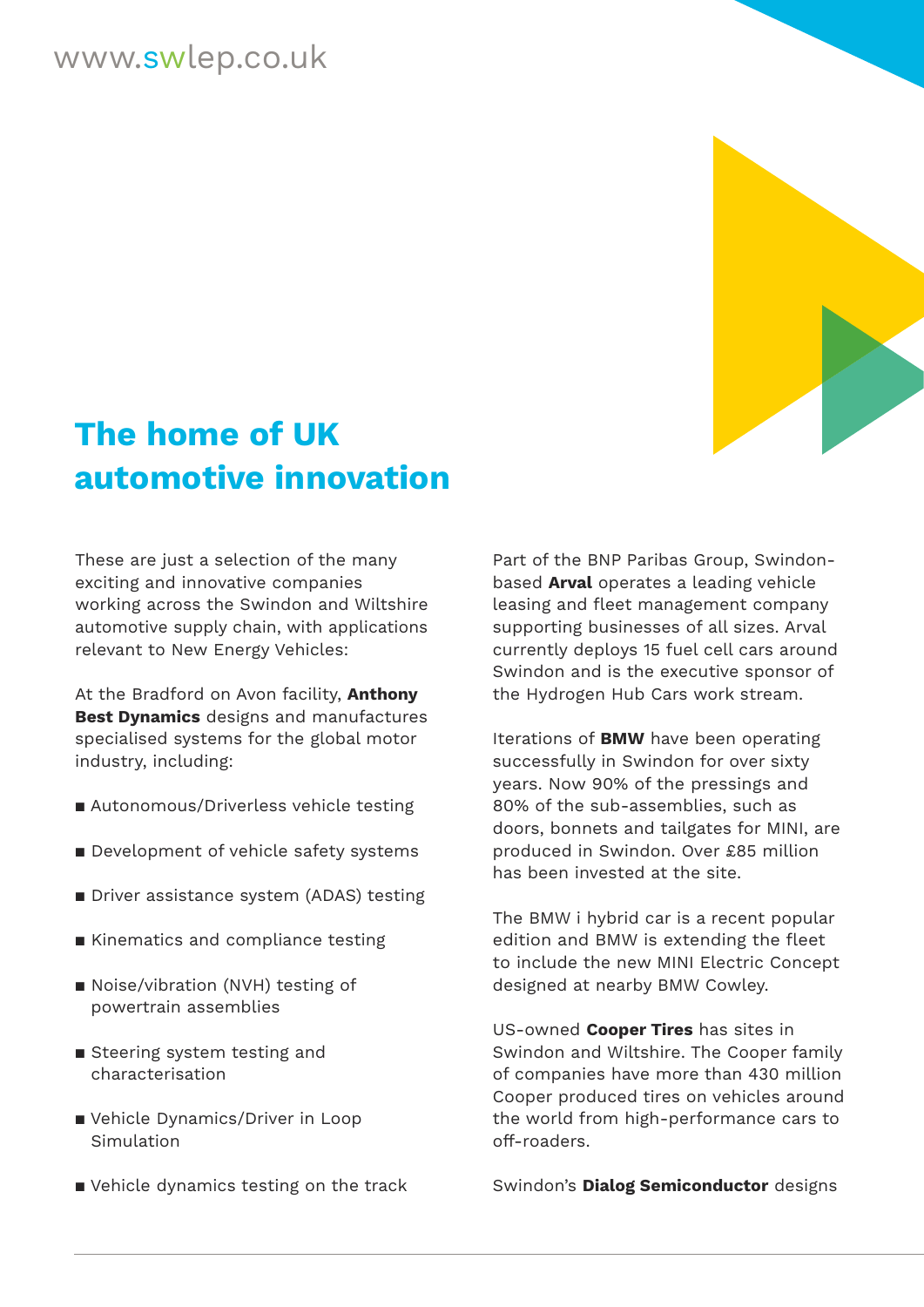**"90% of the pressings and 80% of the sub-assemblies, such as doors, bonnets and tailgates for MINI, are produced in Swindon."**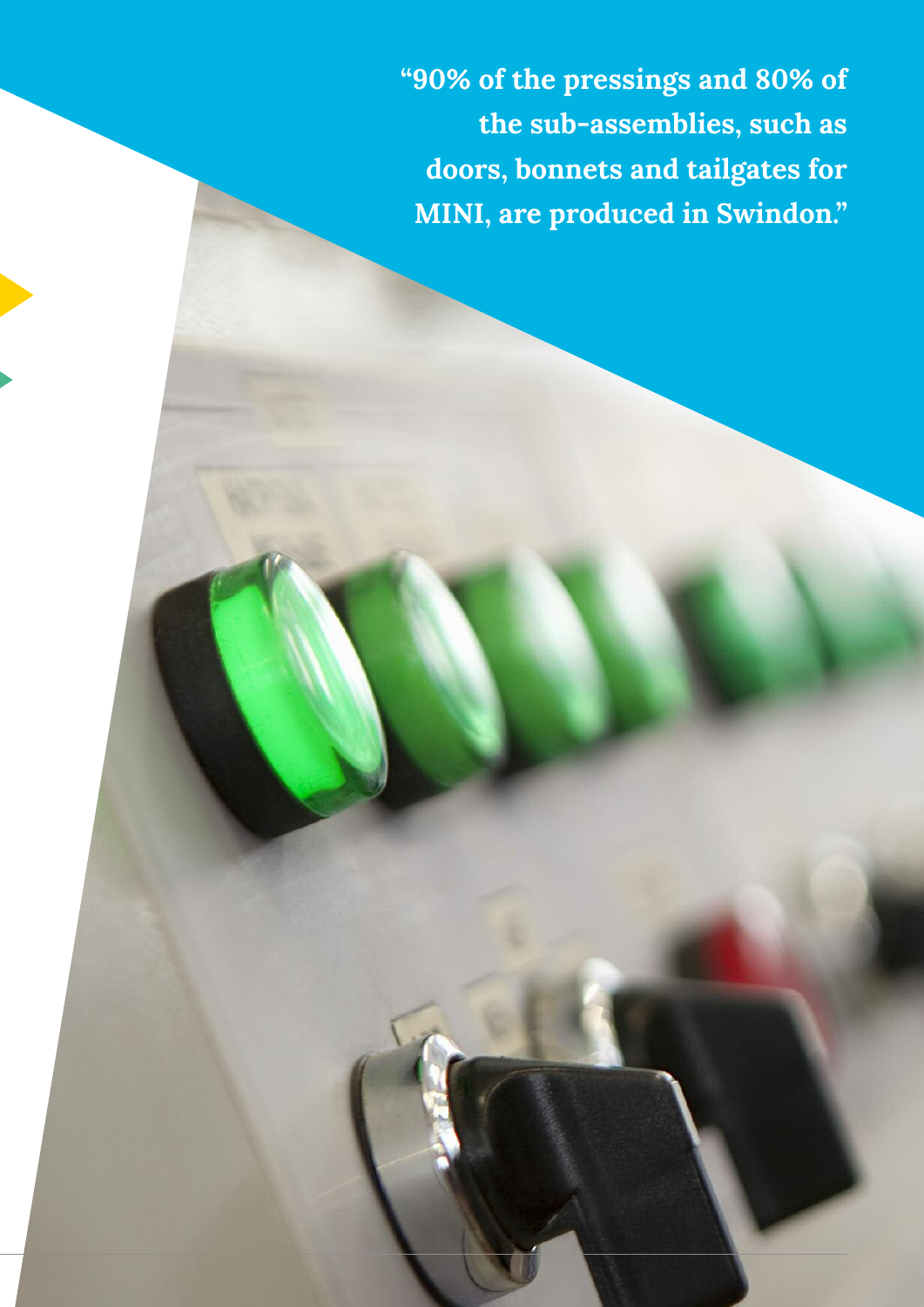

**"Over 50 organisations are working together in and around Swindon to further the New Energy Vehicle industry."**

and manufactures high-end audio and infotainment systems, which combine entertainment, 3D navigation, and driver safety information incorporating all round view camera processing.

Part of DTR Corporation, Trowbridgebased **DTR VMS** is a global leading developer, manufacturer and supplier of automotive anti-vibration systems.

A global pioneer in the commercial manufacture of carbon hybrid automotive and monobloc motorcycle wheels, **Dymag** bases its headquarters in Chippenham.

The Dymag Boxstrom Auto Wheels are the result of an intensive multi-million pound R&D project in collaboration with the National Composites Centre. The Carbon Hybrid Auto Wheels are typically 40% lighter than standard cast aluminium wheels and 25% lighter than equivalent aluminium wheels, improving the range of performance of electric vehicles.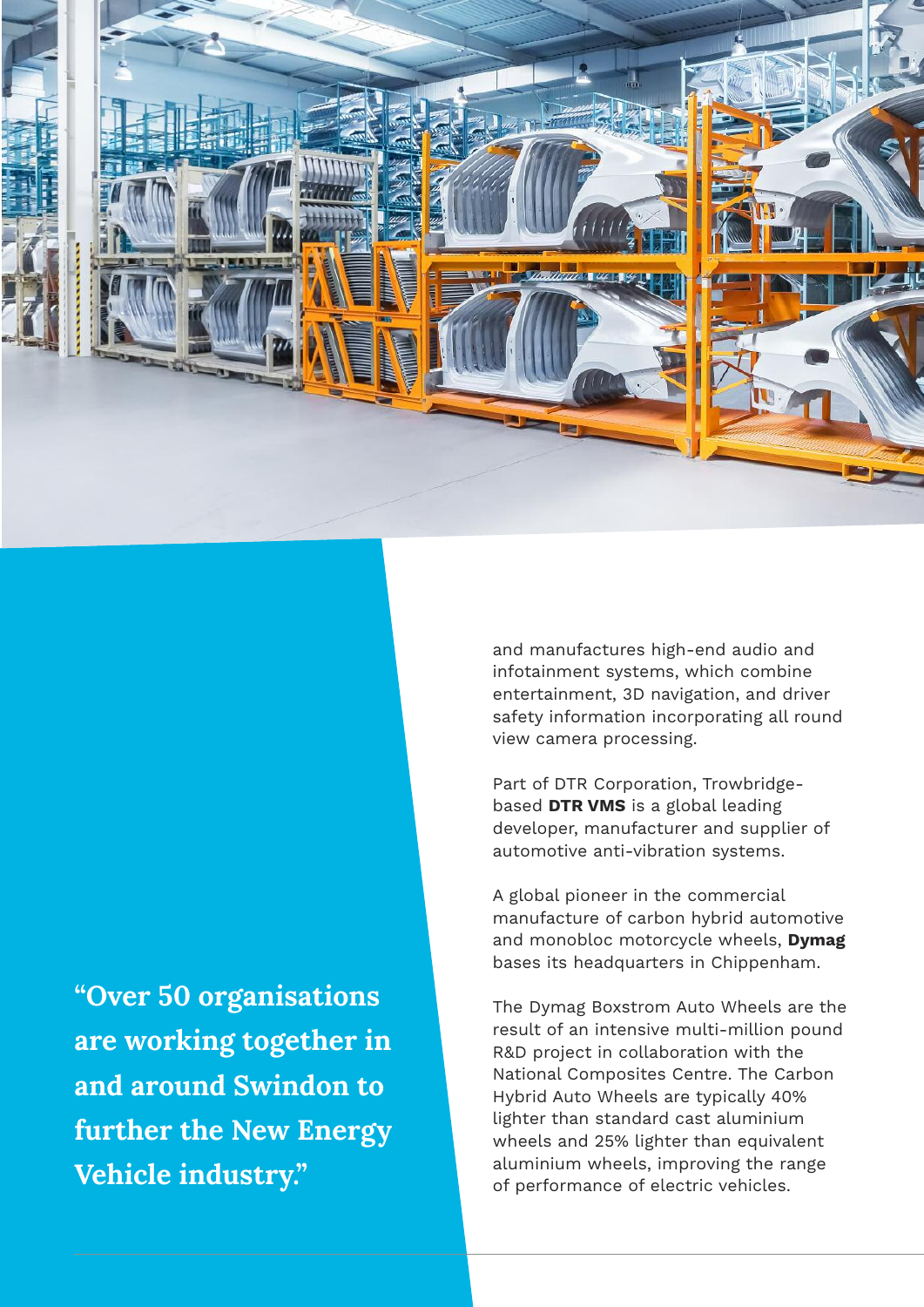## www.swlep.co.uk



**Dynamatic Technologies**, Swindon, produces high quality Ferrous and Non-Ferrous Automotive Components for Highway, Off-Highway and Technology oriented applications for leading Global Automotive OEMs.

British inventor Sir James Dyson recently announced that "radically different" electric vehicles would be on sale in 2020. **Dyson**, based in Malmesbury Wiltshire, has been working since 2015 on the £2.5 billion project. Dyson is creating an Institute of Engineering and Technology, a new degree awarding body for trainees and a new facility at the former Hullavington Airfield.

In 2014, **Honda Manufacturing UK** opened a solar-powered hydrogen production facility at its Swindon factory. Capable of producing 20 tonnes of hydrogen a year, the hydrogen it produces can be dispensed directly into fuel cell vehicles. Honda manufactures the FCX Clarity; the world's first commercially available hydrogenpowered vehicle and provided hydrogen taxis in London during the Olympics.

Over 50 organisations are working together in and around Swindon to further the New Energy Vehicle industry. **The Hydrogen Hub** aims to promote the commercial use of hydrogen applications (including in automobiles) with the first hub formed in Swindon in January 2016.

BNP Paribas owner Arval leads the Hydrogen Hub "Cars" workstream. In 2017, a Car Showcase saw some of the town's top employers such as Nationwide, The Science Museum and the National Trust showcase the hydrogen fuel cell vehicles they are currently using within their companies. The vehicles were funded as part of a successful bid to the Office for Low Emission Vehicles, supported by Swindon Borough Council and the Hydrogen Hub.

**Johnson Matthey Fuel Cells** is a global business which supplies high quality fuel cell components for automotive and stationary applications. The Swindon manufacturing facility, opened in 2002 was the world's first dedicated production facility for membrane electrode assemblies; the key component at the heart of most fuel cell technologies.

Since 2008 Queens Award for Enterprise winning **Naim Audio**, based in Salisbury has partnered with Bentley Motors to deliver advanced music systems – inside the world's most prestigious road cars.

**TE Connectivity** based in Swindon, is developing electric vehicle smart charging solutions, battery-products and a line of connectors, relays, harnesses, contactors and disconnects to safely connect and protect the flow of data and power around hybrid or electric vehicles.